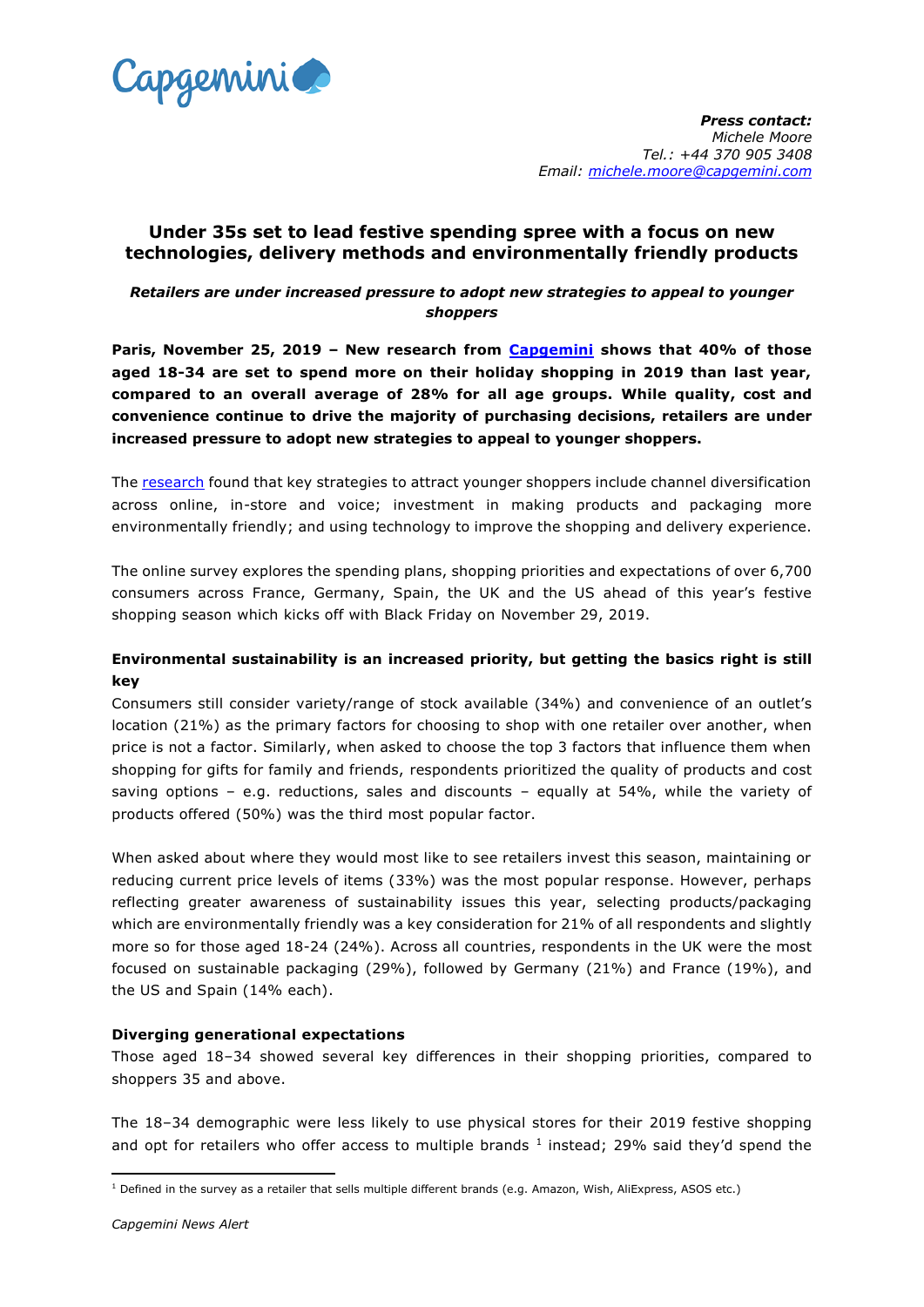

most money in-store while 37% said they'd spend most money through a retailer with access to multiple brands. This compares to 39% and 32% respectively for the all-age group average.

Additionally, those aged 18–34 are more likely to use new technologies to improve their shopping experience. They had a higher preference for technologies such as automated checkouts (23% vs 16% on average), mobile wallet payments (21% vs 12% on average), in-store technologies such as virtual reality mirrors (22% vs  $15%$  on average) and new methods of delivery – i.e. drones or in-car delivery (16% compared to 10% on average).

### **Importance of channel diversification**

Physical stores are still set to receive the bulk of holiday spending with 39% of consumers planning to make most of their purchases in-store during the holiday season. Online retailers which offer access to multiple different brands, are also set to receive sizable shares of festive budgets this year with 32% planning to spend most of their money on these sites.

For retailers looking to capitalize on the opportunities of voice-based shopping, consumers would be more likely to use these platforms if they felt the experience would be secure (25%), if they were offered unique voice discounts (23%), and if they were confident it would be a straightforward experience (20%). This is particularly key for retailers targeting younger shoppers (18- 24-year olds), where the percentages rose to 29%, 33% and 27% respectively.

#### **Delivery and convenience expectations**

Not surprisingly, the month before the festive holidays is the peak shopping time for consumers, with 30% of shoppers typically starting their shopping from that point. While some online retailers continue to offer faster delivery options such as overnight and same day, consumers generally expect delivery/collection within three working days to be the norm (33%).

More broadly, technology-driven convenience will be key to improving the shopping experience. However, regional variances mean that retailers must adapt to local market demand, including shops using innovative technology in-store in Spain (31%) and France (18%); the ability to use mobile wallet payment for US consumers (17%); and self-service checkouts in the UK (15%).

*"Festive season shopping is critical to a retailer's bottom line, and the spending plans of younger consumers will offer hope to retailers; however, retailers must adapt their strategy in order to win some much-needed wallet-share from this group*," said Kees Jacobs, Vice President, Global Consumer Products and Retail Sector at Capgemini. *"Technology can help deliver the quality, cost and range that all consumer groups want, but retailers must think carefully about how they balance new investments with meeting the expectations of a younger generation, while keeping low prices front of mind too."*

To access the full findings and infographic, click [here.](https://www.capgemini.com/resources/2019-festive-shopping/?utm_source=pr&utm_medium=referral&utm_content=cprd_none_link_pressrelease_none&utm_campaign=CPRD_2019HolidayShoppingSurvey)